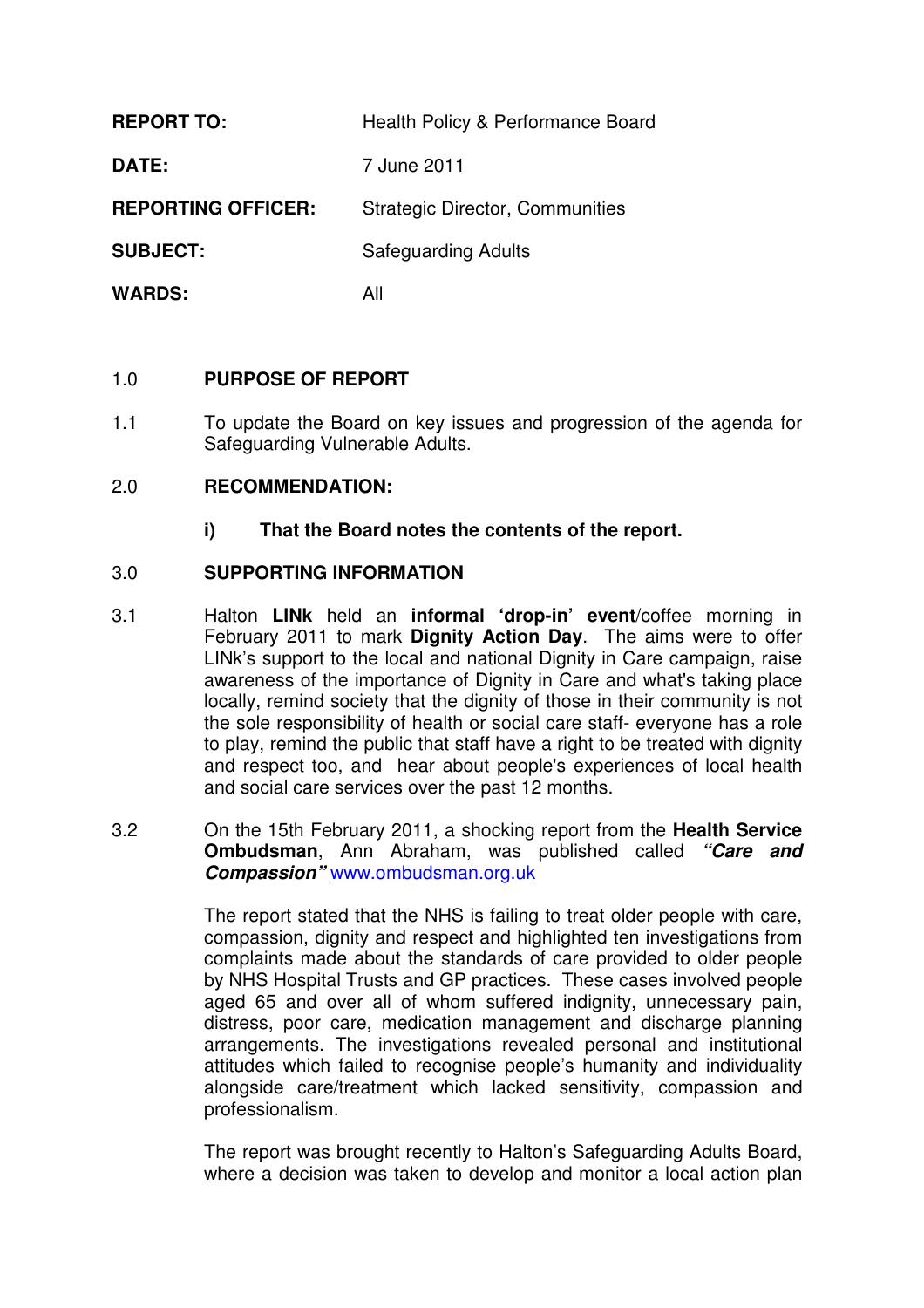that will pick up learning from this report and from the **'Six Lives'** report which was published in March 2009 and investigated the deaths of six people with learning disabilities, highlighted in the report by MENCAP in 2007 called 'Death by Indifference', which in turn raised concerns about the care given six individuals with learning disabilities.

- 3.3 A report of a Serious Untoward Incident that occurred in 2010 was brought to the Board recently. The SUI review undertaken by NHS Halton and St Helens looked at contributory factors (including underlying medical conditions) and found unsatisfactory practices in a number of areas. The Board's Chair has written to St Helens and Knowsley Teaching Hospitals NHS Trust, requesting the matter also be investigated by the Trust.
- 3.3 All NHS Trusts that interface with Halton have agreed to **report Serious Untoward Incidents** involving a Safeguarding element to the SAB

One SUI has been reported to the Board, which will **monitor progress** on actions to prevent recurrence of the issues it raised

Work is being undertaken to improve arrangements for patients pathway through health provision locally.

- 3.4 **Recent reports on service deficiencies** occurring in other localities, along with the Munro Report identifying problems within child protection have been considered for any **learning** that could benefit Halton's Safeguarding Adults services:
- 3.5 Halton's draft **Hate Crime Strategy and Action Plan** has been reviewed to ensure vulnerable adults content.
- 3.6 **Brief training** has been provided for providers of **Homelessness services** and a **Basic Awareness Briefing** provided for **Custody Visitors** (who conduct visits in either Halton, Warrington, Cheshire East or West Cheshire**),** and marketing materials and practice guidance distributed.

#### 3.7 The **2011-12 training programme** has been agreed

**The E-Learning** course will constitute our Basic Awareness training course, but the recent decision not to directly provide Basic Awareness course will be reviewed later in the year [2011-12] against take up of the E-Learning course.

3.8 A pilot is about to begin, with the aim of gathering **learning from people (service users and carers)** who have experienced the local multiagency safeguarding adults service.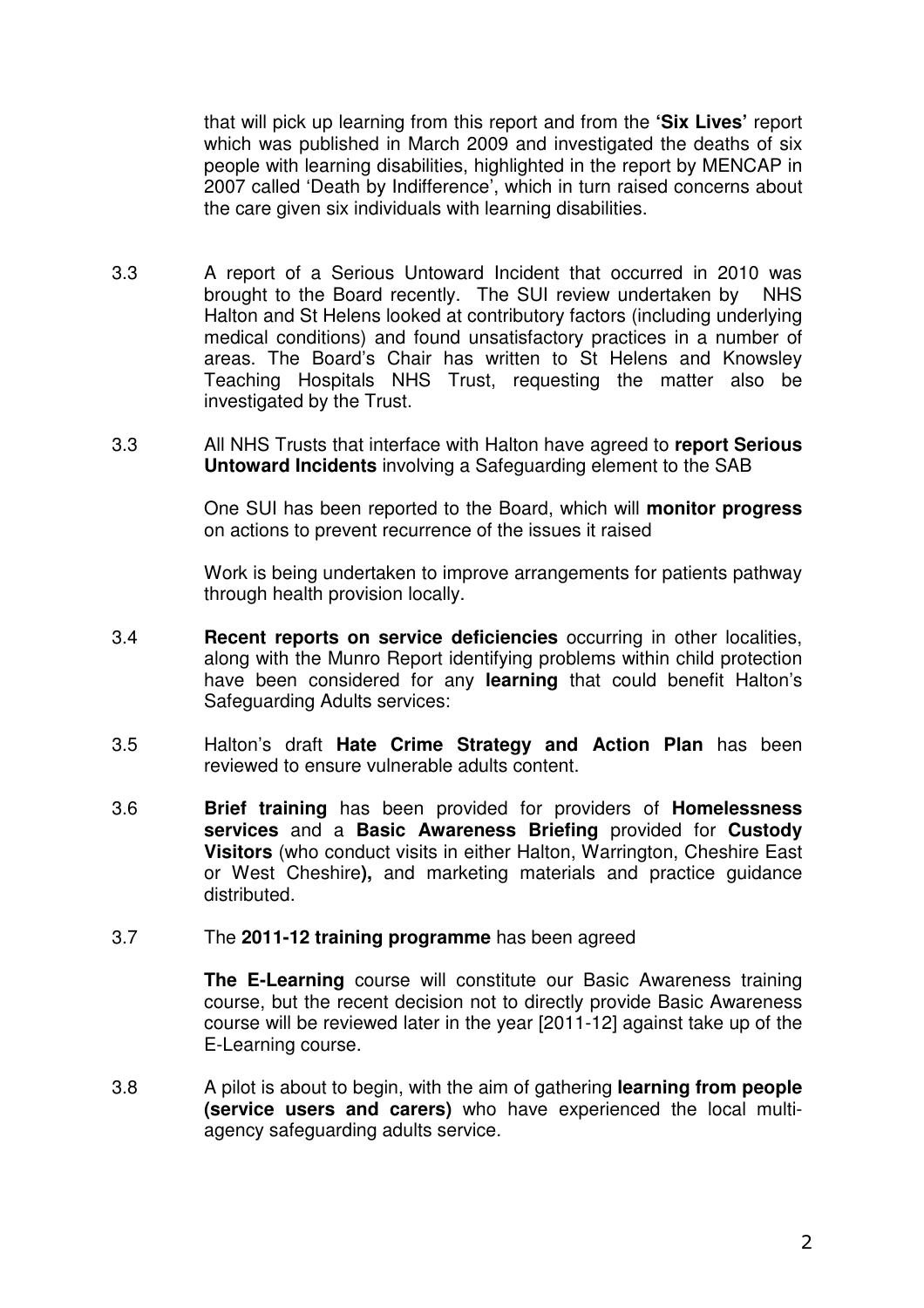# 3.9 **Adult Social Care Reform – Law Commission Review**

The government has signalled the biggest reform of adult care law in 60 years after a three-year review proposed sweeping changes to adult safeguarding and carers' rights, and the extension of direct payments to residential care.

Among the commission's recommendations are:

- A set of statutory principles setting out the purpose of adult social care.
- The introduction of direct payments for residential care.
- A statutory basis for adult safeguarding boards
- A duty on councils to investigate adult safeguarding cases.

• A duty on councils to assess carers without them having to request an assessment.

• A duty on councils to produce a care and support plan for all eligible users and carers, including self-funders.

• Separate care laws for England and Wales.

This signals a significant step in moving us closer to a clearer and more coherent framework for adult social care.

## 3.10 The Government has published a **'Statement of Government Policy on Adult Safeguarding'**, which outlined:

- Government Policy
- Principles
- Suggested outcomes
- Links to other statements on adult social care, and Key Milestones, including:

- response to the review of 'No Secrets'

- research commissioned by the Department of Health

 - Law Commission report on the law on Adult Social Care (11 May 2011)

- **'**A vision for adult social care: Capable communities and active citizens' (November 2010)

- the Police Reform and Social Responsibility Bill

 - Report of the Independent Commission on the Funding of Care and Support July 2011

- White Paper on social care reform December 2011

3.11 The government halted the registration of workers and volunteers with children and vulnerable adults to the **vetting and barring scheme** due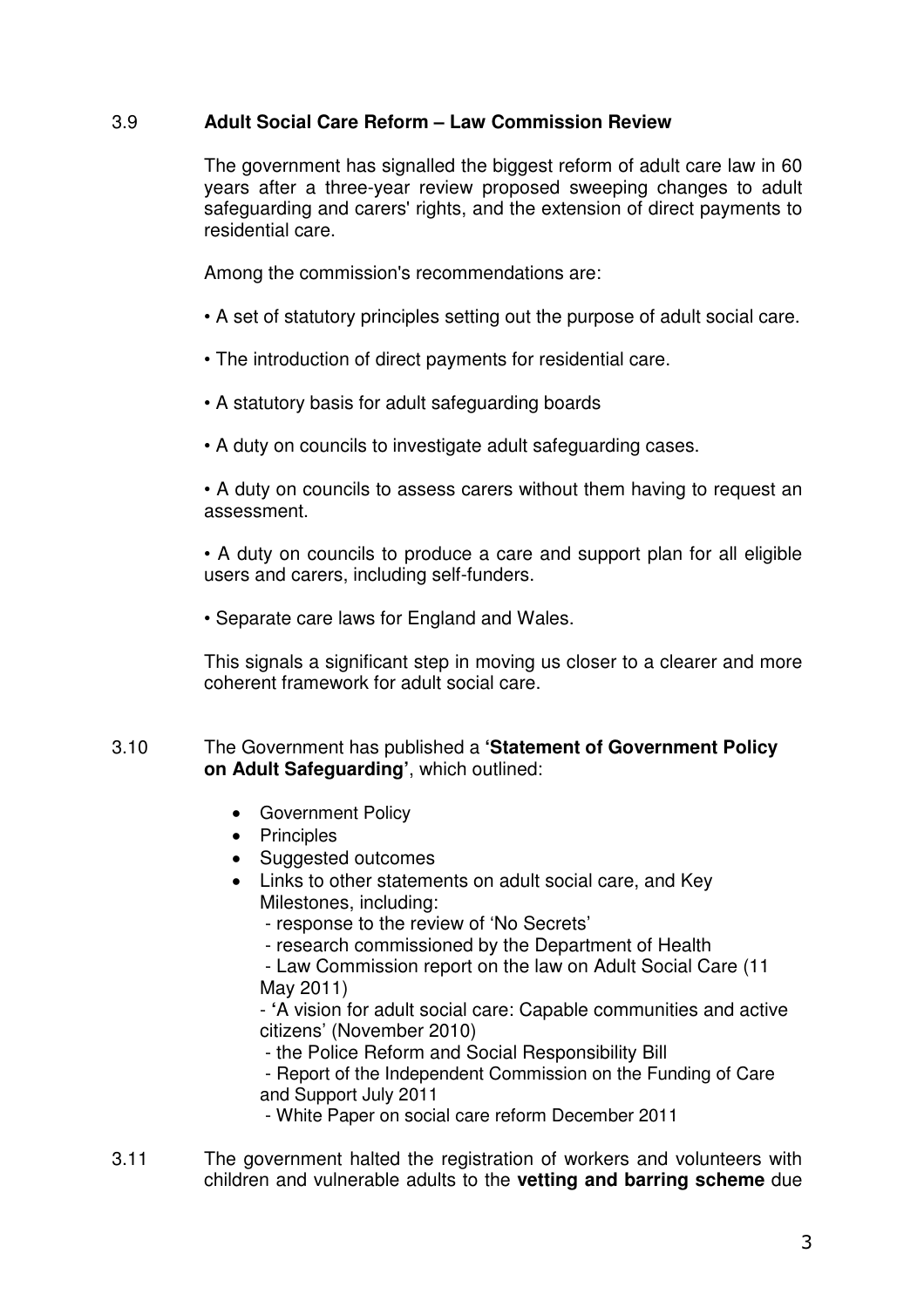to commence on 26 July 2010, saying that the programme can be 'remodelled to proportionate and common sense levels'. Existing requirements for Criminal Record Bureau checks remained in place and the Independent Safeguarding Authority continued to operate lists of barring decisions, pending a full review of the vetting & barring arrangements.

# 4.0 **POLICY, LEGAL AND FINANCIAL IMPLICATIONS**

- 4.1 There are no policy, legal or financial implications in noting and commenting on this report.
- 4.2 All agencies retain their separate statutory responsibilities in respect of safeguarding adults, whilst Halton Borough Council's Adult and Community Directorate has responsibility for coordination of the arrangements, in accordance with 'No Secrets' (DH 2000) national policy guidance and Local Authority Circular (2000) 7/Health Service Circular 2000/007.

## 5.0 **IMPLICATIONS FOR THE COUNCIL'S PRIORITIES**

## 5.1 **Children & Young People in Halton**

Safeguarding Adults Board membership includes:

- The Chair of the Local Safeguarding Children Board and
- Divisional Manager for the Children's Safeguarding Unit in the Children and Young People's Directorate.

Halton Safeguarding Children Board membership includes adult social care representatives.

Joint protocols exist between Council services for adults and children.

The HSAB chair, sub-group chairs and lead officers for related services meet regularly and will ensure a strong interface between, for example, Safeguarding Adults, Safeguarding Children, Domestic Abuse, Hate Crime, Community Safety, Personalisation, Mental Capacity & Deprivation of Liberty Safeguards.

#### 5.2 **Employment, Learning & Skills in Halton**

None identified.

#### 5.3 **A Healthy Halton**

The safeguarding of adults whose circumstances make them vulnerable to abuse is fundamental to their health and well-being. People are likely to be more vulnerable when they experience ill-health.